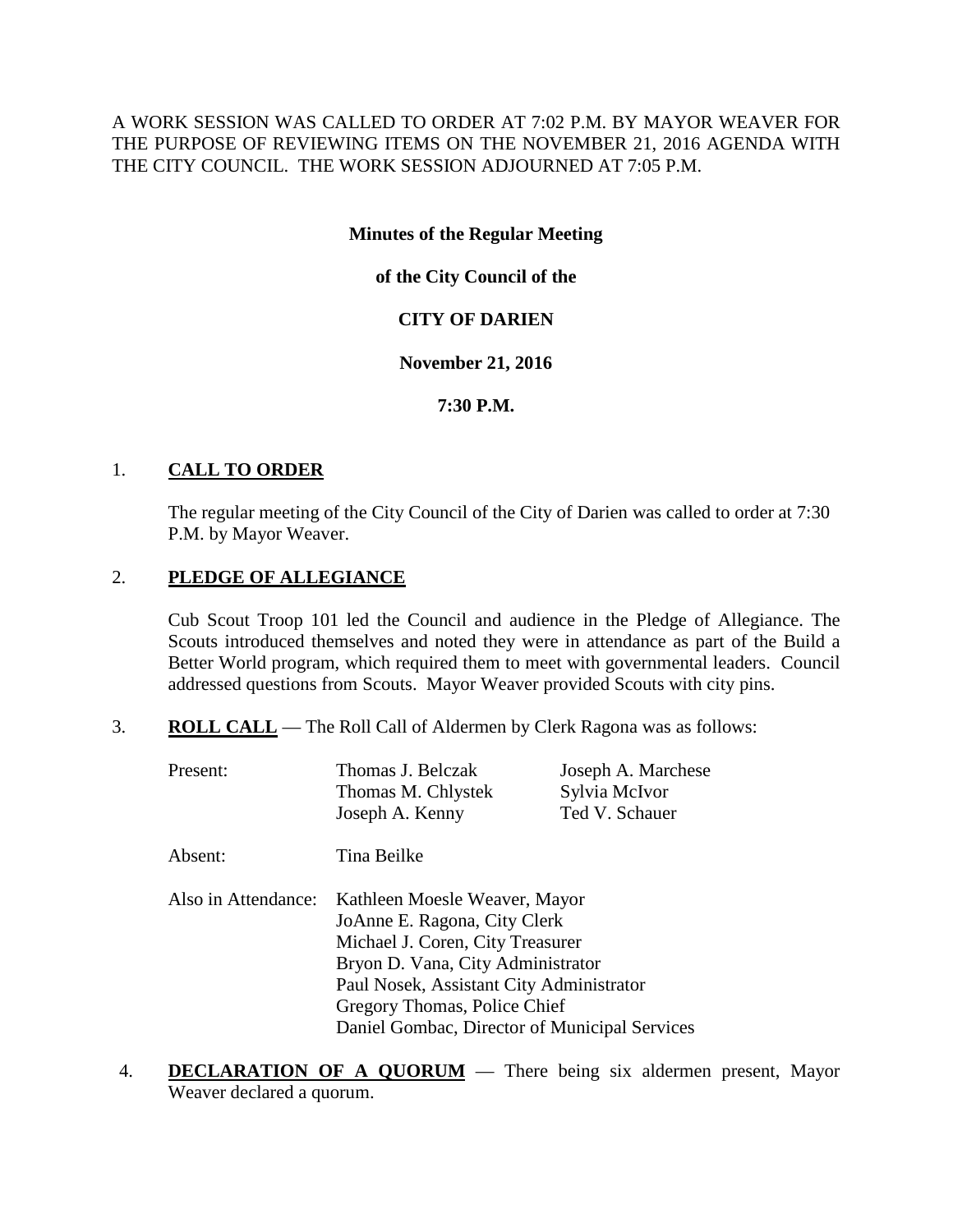#### 5. **QUESTIONS, COMMENTS AND ANNOUNCEMENTS – GENERAL**

There were none.

#### 6. **APPROVAL OF MINUTES** – November 7, 2016 City Council Meeting

It was moved by Alderman Marchese and seconded by Alderman Kenny to approve the minutes of the City Council Meeting of November 7, 2016.

| Roll Call:                     | Ayes:   | Belczak, Chlystek, Kenny, Marchese, McIvor,<br>Schauer          |
|--------------------------------|---------|-----------------------------------------------------------------|
|                                | Nays:   | None                                                            |
|                                | Absent: | Beilke                                                          |
|                                |         | Results: Ayes 6, Nays 0, Absent 1<br><b>MOTION DULY CARRIED</b> |
| 7. RECEIVING OF COMMUNICATIONS |         |                                                                 |

Alderman Marchese…

…relayed a message from Larry Smith, who complemented the City on overseeing the completion of the IDOT Project on North Frontage Road.

…received an inquiry from Victoria Socha, 1600 block of Walden Lane, regarding tree replacement; Director Gombac advised planting should be completed next week.

Alderman Kenny received communication from Eugene Cacioppo, 7700 block of Adams, regarding sanitary sewer repairs; Municipal Services will respond.

Alderman McIvor received communication in regard to residents raking leaves into the street, which creates hazardous conditions and drainage issues. Residents were reminded to properly dispose of leaves.

Mayor Weaver received…

…a thank you note from Father Peter McGarry; he was pleased with installation of the traffic signal at the intersection of Plainfield and Bailey Roads.

…a phone call from Dominic Ripaldi regarding the site lines at the intersection of Plainfield and Bailey Roads. Director Gombac advised DuPage County was responsible for the installation; he spoke with Mr. Ripaldi.

### 8. **MAYOR'S REPORT**

There was no report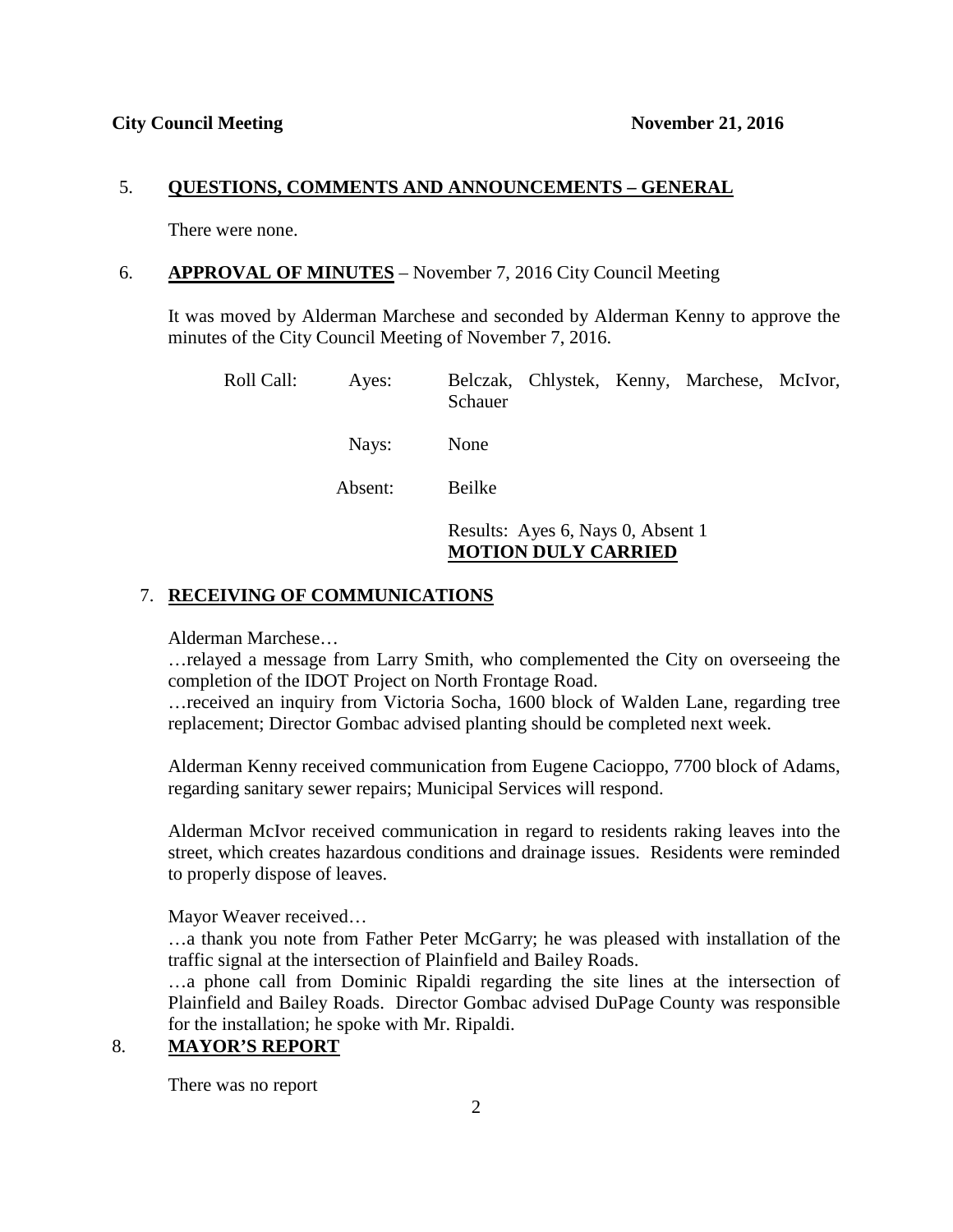### 9. **CITY CLERK'S REPORT**

Clerk Ragona announced that city offices will be closed on November 24 and 25, 2016 in observance of the Thanksgiving holiday.

# 10. **CITY ADMINISTRATOR'S REPORT**

There was no report.

# 11. **DEPARTMENT HEAD INFORMATION/QUESTIONS**

# **A. POLICE DEPARTMENT MONTHLY REPORT – OCTOBER 2016**

The October 2016 Police Department Monthly Report is available on the City website.

Chief Thomas reviewed the following report topics:

- Drop Off & Pick Up at Schools
- Hinsdale South Follow Up
- Crime Burglary to Motor Vehicles, Armed Robbery, and Drug Induced Homicide
- Problem-Oriented Policing

Chief Thomas responded to questions from Council.

### **B. MUNICIPAL SERVICES – NO REPORT**

Treasurer Coren inquired about the orange truck parked in the Brookhaven Marketplace lot. Director Gombac advised Brookhaven Marketplace is temporarily parking a semitrailer in the front parking lot during roof construction to avoid traffic congestion in the rear lot.

### 12. **TREASURER'S REPORT**

### **A. WARRANT NUMBER 16-17-14**

It was moved by Alderman Belczak and seconded by Alderman Schauer to approve payment of Warrant Number 16-17-14 in the amount of \$755,011.32 from the enumerated funds, and \$474,076.19 from payroll funds for the periods ending 10/27/16 and 11/10/16; for a total to be approved of \$1,229,087.51.

Roll Call: Ayes: Belczak, Chlystek, Kenny, Marchese, McIvor, Schauer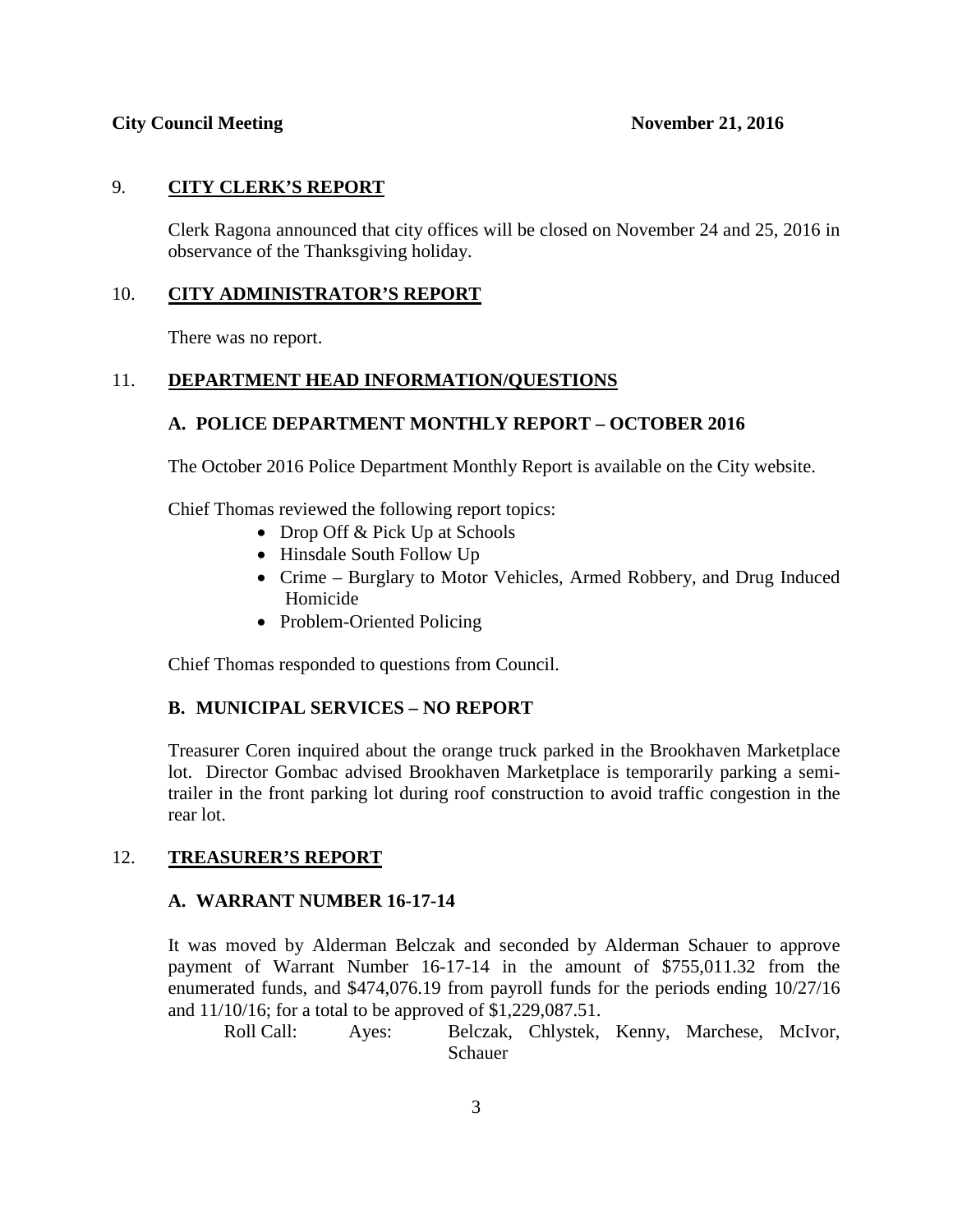Nays: None

Absent: Beilke

### Results: Ayes 6, Nays 0, Absent 1 **MOTION DULY CARRIED**

#### **B. TREASURER'S REPORT – OCTOBER 2016**

Treasurer Coren reviewed year-to-date sources of revenue, expenditures, and fund balances through the month of October 2016:

| General Fund:                              |                          |                             | Revenue \$8,981,308; Expenditures \$6,098,806      |  |
|--------------------------------------------|--------------------------|-----------------------------|----------------------------------------------------|--|
|                                            |                          | Current Balance \$2,860,196 |                                                    |  |
| Water Fund:                                |                          |                             | Revenue \$3,668,518; Expenditures \$2,996,320;     |  |
|                                            |                          | Current Balance \$272,198   |                                                    |  |
| Motor Fuel Tax Fund:                       |                          |                             | Revenue \$273,413; Expenditures \$167,877; Current |  |
|                                            | <b>Balance \$374,050</b> |                             |                                                    |  |
| Water Depreciation Fund:                   |                          |                             | Revenue \$489; Expenditures \$574,632; Current     |  |
|                                            |                          | Balance (\$174,143)         |                                                    |  |
| Capital Improvement Fund:                  |                          |                             | Revenue \$245,060; Expenditures \$3,012,924;       |  |
|                                            |                          | Current Balance \$6,192,974 |                                                    |  |
| <b>Capital Projects Debt Service Fund:</b> | No activity              |                             |                                                    |  |

#### 13. **STANDING COMMITTEE REPORTS**

**Administrative/Finance Committee** – Chairman Schauer advised the next meeting of the Administrative/Finance Committee is scheduled for December 5, 2016 at 6:00 P.M.

**Municipal Services Committee** – Chairman Marchese announced the next meeting of the Municipal Services Committee is scheduled for November 28, 2016 at 6:30 P.M.

**Police Committee** – Chairman McIvor advised the next meeting of the Police Committee is scheduled for December 19, 2016 at 6:00 P.M. in the Police Department Training Room.

### 14. **QUESTIONS AND COMMENTS – AGENDA RELATED**

There were none.

#### 15. **OLD BUSINESS**

There was no Old Business.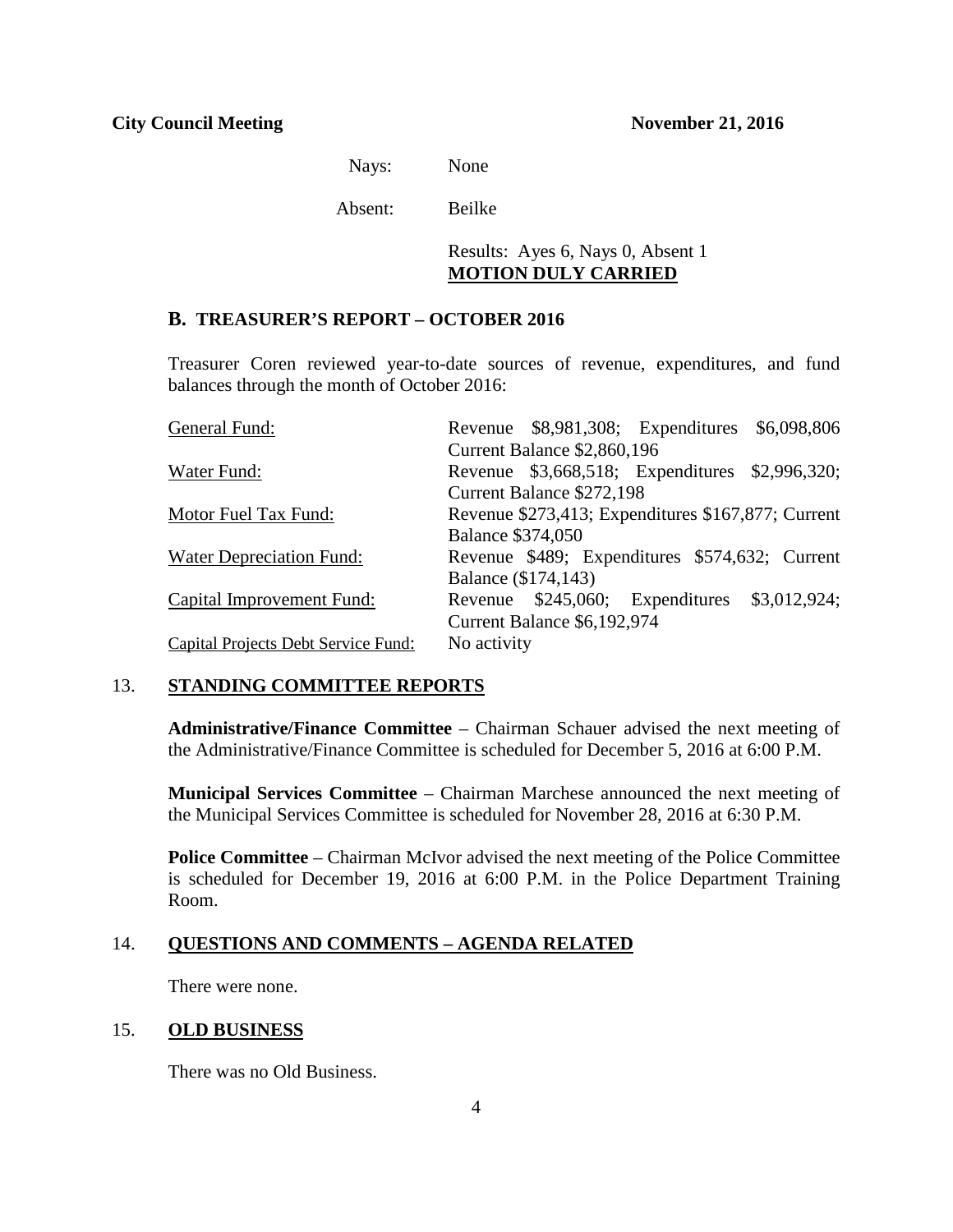#### 16. **CONSENT AGENDA**

It was moved by Alderman Marchese and seconded by Alderman McIvor to approve by Omnibus Vote the following items on the Consent Agenda:

### **A. CONSIDERATION OF A MOTION TO GRANT A WAIVER OF THE RAFFLE LICENSE BOND REQUIREMENT FOR THE DARIEN WOMAN'S CLUB**

| <b>B.</b> ORDINANCE NO. 0-35-16 | AN ORDINANCE LEVYING TAXES        |
|---------------------------------|-----------------------------------|
|                                 | FOR GENERAL AND SPECIAL           |
|                                 | <b>CORPORATE PURPOSES FOR THE</b> |
|                                 | FISCAL YEAR COMMENCING ON         |
|                                 | THE FIRST DAY OF MAY, 2016, AND   |
|                                 | ENDING ON THE THIRTIETH DAY       |
|                                 | OF APRIL, 2017, FOR THE CITY OF   |
|                                 | <b>DARIEN, ILLINOIS</b>           |
|                                 |                                   |

- **C. ORDINANCE NO. O-36-16- AN ORDINANCE FOR THE LEVY AND ASSESSMENT OF TAXES FOR THE FISCAL YEAR BEGINNING ON THE FIRST DAY OF MAY, 2016, AND ENDING ON THE THIRTIETH DAY OF APRIL, 2017, IN AND FOR THE CITY OF DARIEN SPECIAL SERVICE AREA NUMBER ONE KNOWN AS TARA HILL**
	- Roll Call: Ayes: Belczak, Chlystek, Kenny, Marchese, McIvor, Schauer
		- Nays: None

Absent: Beilke

Results: Ayes 6, Nays 0, Absent 1 **MOTION DULY CARRIED**

#### 17. **NEW BUSINESS**

There was no New Business.